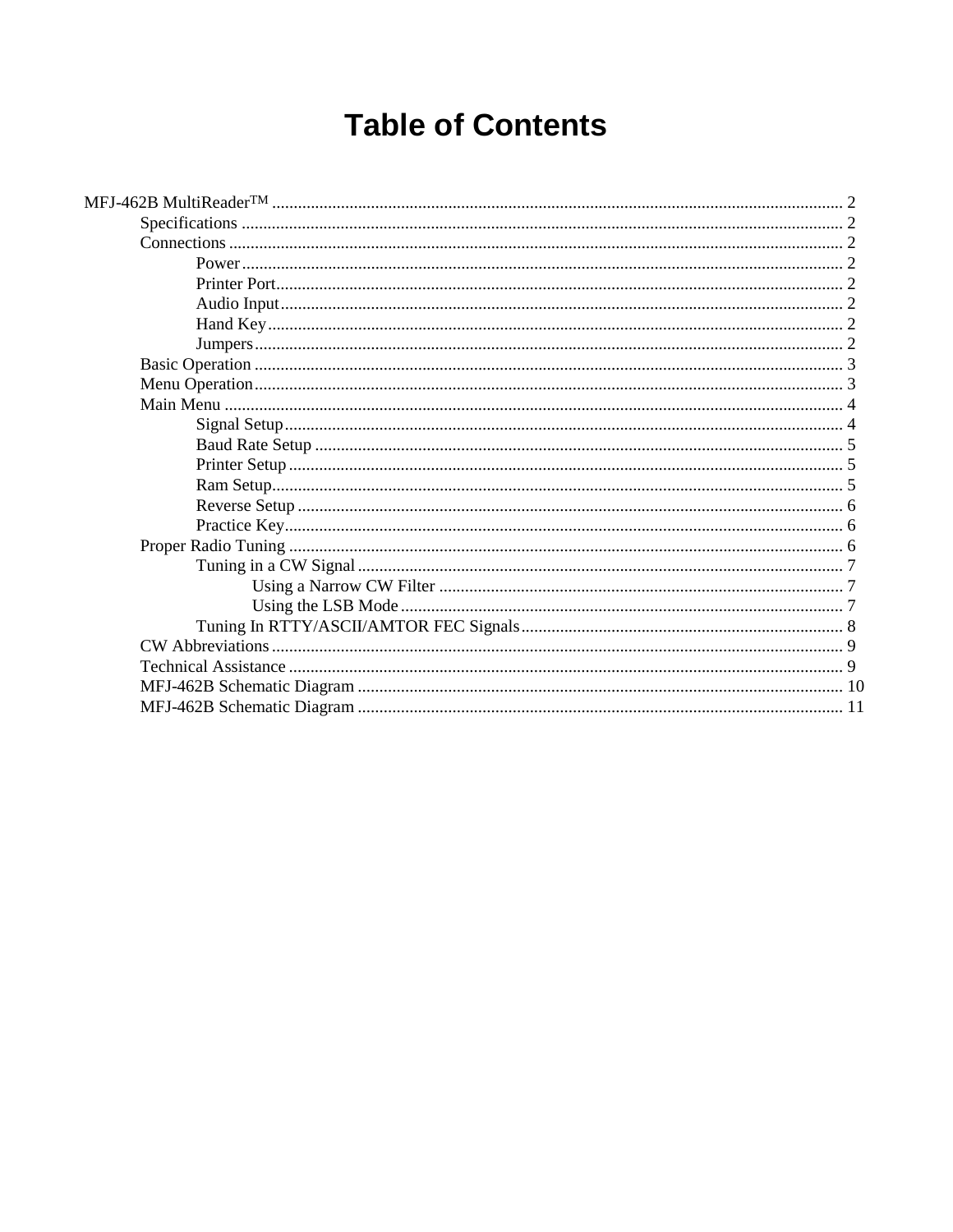# *MFJ-462B MultiReader***TM**

## **SPECIFICATIONS:**

| <b>Modes:</b>          | CW, RTTY, ASCII, AMTOR FEC                           | NOTE:<br>Reverse mode<br>selectable<br>for<br>RTTY, ASCII, and AMTOR |
|------------------------|------------------------------------------------------|----------------------------------------------------------------------|
| Shifts:                | RTTY: 170 Hz, 425 Hz, 850 Hz                         |                                                                      |
|                        | $\triangle$ SCII: 170 Hz<br><b>AMTOR FEC: 170 Hz</b> |                                                                      |
| <b>Mark Frequency:</b> | <b>US RTTY 2125 Hz</b>                               | <b>NOTE:</b> US or European frequency jumper-                        |
|                        | European RTTY 1275 Hz                                | selected.                                                            |
| <b>Baud Rates:</b>     | CW: Approximately 50 WPM max.                        |                                                                      |
|                        | RTTY: 45, 50, 57, 75, 100                            |                                                                      |
|                        | $\triangle$ SCII: 110                                |                                                                      |
|                        | <b>AMTOR FEC: 100</b>                                |                                                                      |
| <b>Printer:</b>        | Must be EPSON or compatible                          |                                                                      |
| $MessageSaverTM$ :     | 8000 characters volatile RAM                         |                                                                      |
| <b>Code Practice:</b>  | Straight key CW decoding                             |                                                                      |

## **CONNECTIONS:**

## **POWER**

A 12 VDC 300 milliamp power supply should be used with the MFJ-462B. The **POWER** jack accepts a 2.1 mm coaxial plug with the center conductor positive and the sleeve negative. An optional DC supply, the MFJ-1312B, is available from MFJ. Connect your MFJ-1312B Power Adapter or compatible DC supply, coaxial line with shield ground, into the **POWER** jack on the rear of the MFJ-462B.

## **PRINTER PORT**

A DB-25 connector is located on the MFJ-462B for use with an EPSON compatible printer. An optional DB-25 to Centronics printer cable, the MFJ-5412, is available from MFJ.

## **AUDIO INPUT**

There are two methods of feeding audio into the MFJ-462B Multi-Reader. The 3.5 mm mono jack, labeled **AUDIO INPUT**, can be used with a cable, using the tip as audio and shield as ground. An optional 3.5mm audio cable, the MFJ-5162, is available from MFJ. The 5-pin DIN jack can be used with a cable using pin 4 as audio and pin 2 as ground. This connection scheme matches popular TNC connections so that you may use ready-made TNC cables.

## **HAND KEY**

A hand key may be used with the MFJ-462B for CW code practice. Connect your hand key to the 3.5mm **HAND KEY** jack on the rear, with the tip to the key and the shield to ground. To listen as you practice your code, place the **SPEAKER SELECT** switch on the rear panel IN to the **HANDKEY** position. For normal operation, this switch should be in the **RADIO** (OUT) position.

## **JUMPERS**

Jumpers **J6**, **J7**, and **J8**, located inside on the right side of the unit, are for setting either the US or European RTTY frequency shifts. The unit comes with pins  $2 \& 3$  of each jumper shorted, for use with the US RTTY shifts. If you require the European RTTY shifts, then short pins 1 & 2 of **J6**, **J7**, and **J8**.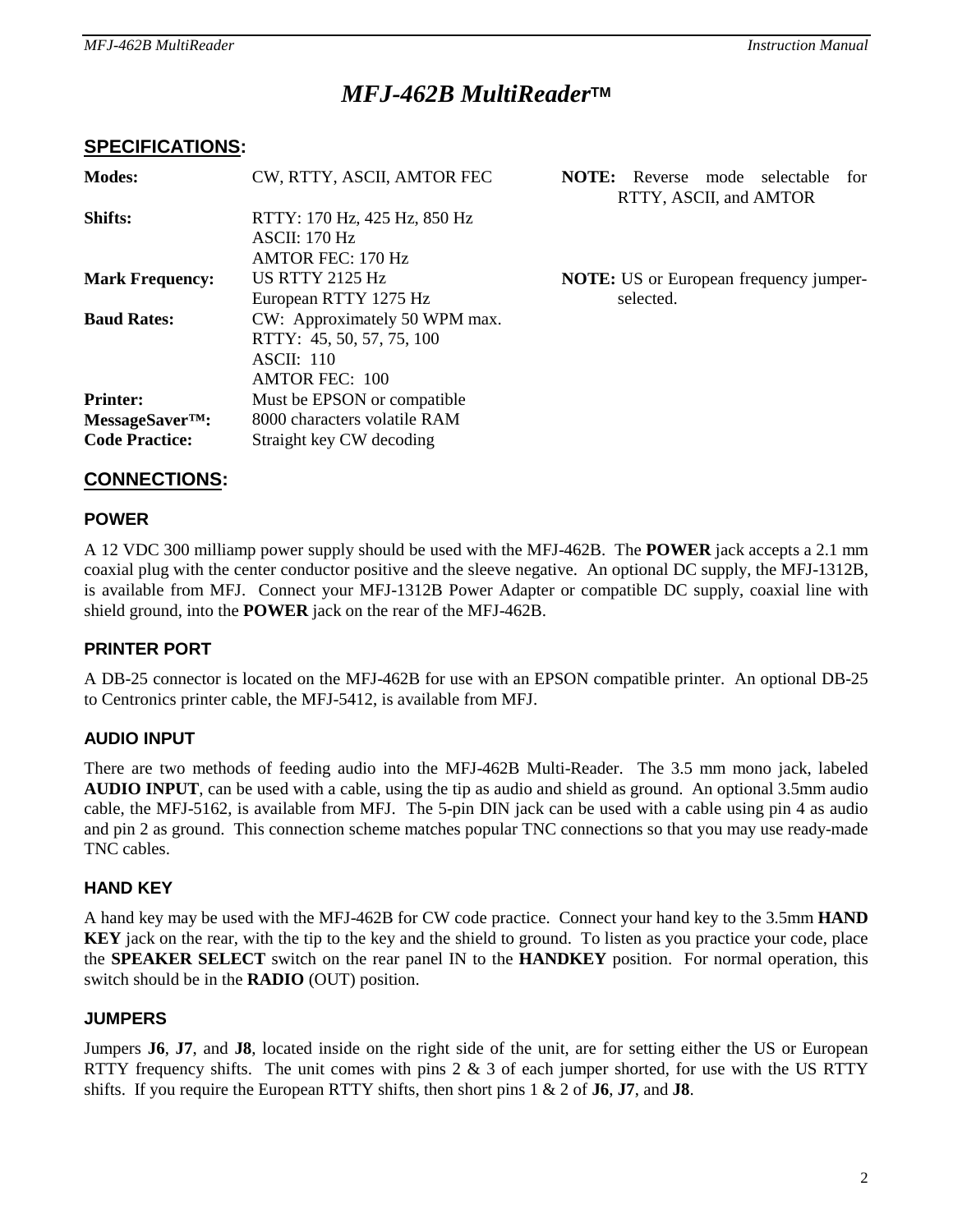# **BASIC OPERATION:**

The MFJ-462B *MultiReader*TM is easy to operate. The push-button marked **POWER** controls the power to the unit. After turning the unit ON, the MFJ-462B will light the **PWR** LED and display a scrolling sign-on message across the LCD. On the left side of the unit is a hole for LCD contrast adjustment. When the display shows the SIGNAL SETUP prompt, the MFJ-462B is ready for operation. All the MFJ-462B requires for proper operation is that you select the signal type that you wish to decode, the signal baud rate, along with tuning to the desired signal on your radio. Some signals may require that you select the REVERSE function to properly decode the desired signal. Once you properly tune your radio to the desired signal, the MFJ-462B begins to display the decoded signal information. If characters cannot be decoded, which is the case for some RTTY signals, an underscore character ("**\_")** will be scrolled for each undecoded character. If the unit is not decoding characters correctly, check the format setting to confirm that it is correct.

## **MENU OPERATION:**

The MFJ-462B menu system consists of two front panel push-buttons labeled **OPTION** and **SELECT** along with the LCD display. Pressing the **OPTION** button changes the option being displayed on the LCD. The available OPTIONS within the MFJ-462B operating system are shown below:

- 1. SIGNAL SETUP
- 2. BAUD RATE SETUP
- 3. PRINTER SETUP
- 4. RAM SETUP
- 5. REVERSE SETUP
- 6. PRACTICE KEY

Pressing the **SELECT** button executes the **OPTION** currently displayed on the LCD, and goes to a sub-menu. Under each sub-menu are other selectable options. The options under the sub-menus are the actual mode settings, such as OPERATING MODE, BAUD RATE, PRINTER ON/OFF, RAM PLAYBACK and RAM SCROLLING, just to name a few.

For example, turn the unit ON, and wait a few seconds for the unit's sign-on message to finish. When the MFJ-462B finishes its sign-on message, it displays the first main menu option, SIGNAL SETUP. Pressing the **OPTION** button displays the second main menu option, BAUD RATE SETUP. Pressing the **SELECT** button now causes the MFJ-462B to switch to the BAUD RATE SETUP sub-menu and display the first option, 45 BAUD. Pressing the **SELECT** button now tells the MFJ-462B to select 45 baud as it's decode baud rate, and to return to the main menu option, BAUD RATE SETUP. Pressing the **OPTION** button repeatedly will cause the unit to scroll through the next main menu options, PRINTER SETUP, RAM SETUP, REVERSE SETUP, and PRACTICE KEY and then back to the first main menu option, SIGNAL SETUP. Pressing the **SELECT** button now tells the MFJ-462B to switch to the SIGNAL SETUP sub-menu and display the first option, CW. Press the **OPTION** button to switch the display to RTTY 170 and then press the **SELECT** button. *The MFJ-462B is now ready to decode 45 baud, 170 shift RTTY.* Refer to Figure 1 for the MFJ-462B *MultiReader™* menu layout.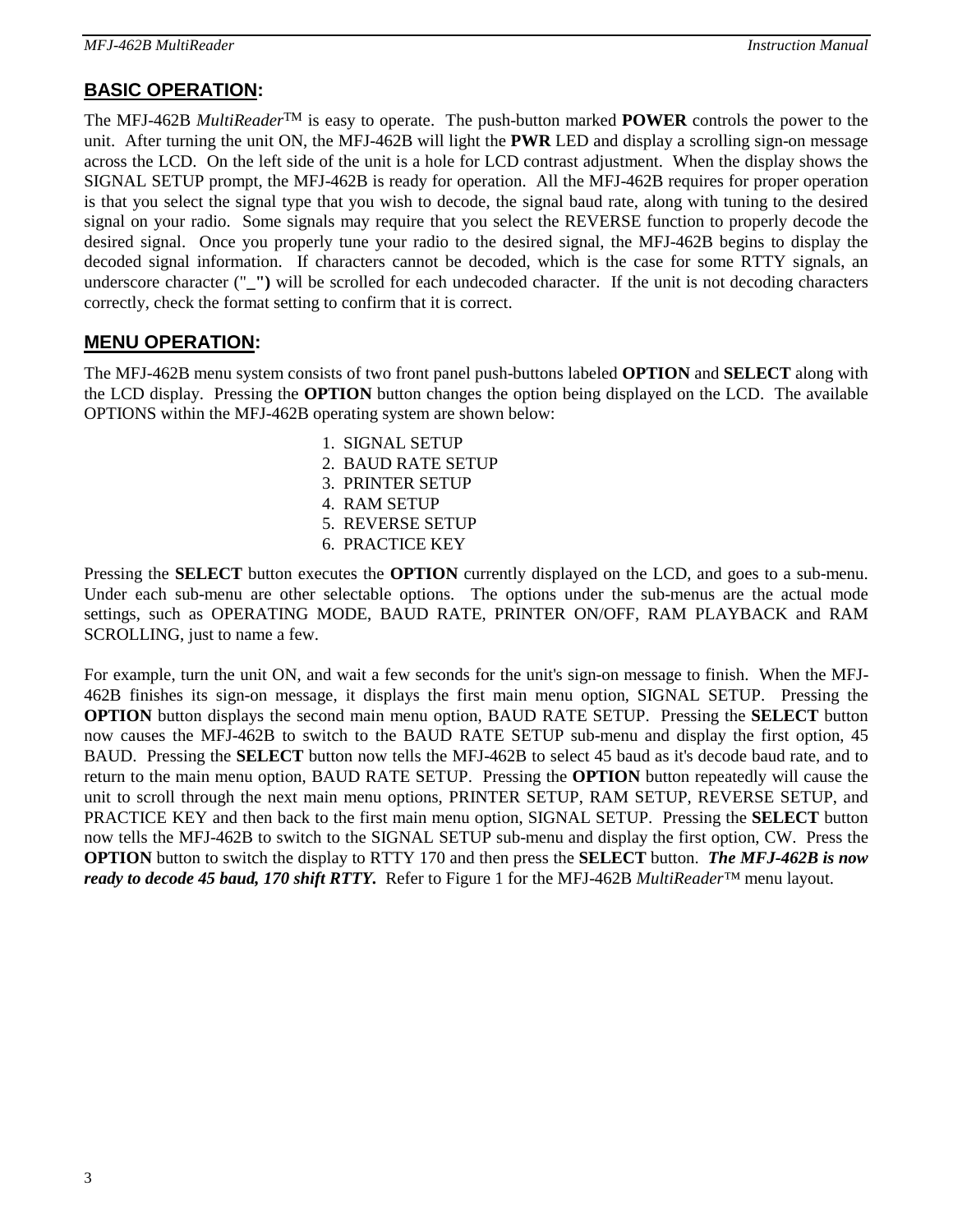

#### **MFJ-462B MultiReader™ Menu Layout**  Figure 1

## **MAIN MENU:**

The main menu allows you to select the configuration sub-menus, so you can set-up the MFJ-462B to decode the various signals of which it is capable. There are six main menu **OPTIONS**:

> 1. SIGNAL SETUP 2. BAUD RATE SETUP 3. PRINTER SETUP 4. RAM SETUP 5. REVERSE SETUP 6. PRACTICE KEY

Press the **OPTION** button to change the menu options, then press the **SELECT** button to enable a sub-menu. When the PRACTICE KEY option is displayed and you press the **OPTION** button, the MFJ-462B returns to the beginning of the main menu, SIGNAL SETUP.

## **SIGNAL SETUP**

The SIGNAL SETUP sub-menu allows you to choose the type of signal that you want the MFJ-462B to decode. There are seven sub-menu selections:

> 1. CW 2. RTTY 170 3. RTTY 425 4. RTTY 850 5. ASCII 6. AMTOR FEC 7. MAIN MENU

Press the **OPTION** button to change the sub-menu options. Once the signal type you want is displayed on the LCD, press the **SELECT** button to begin decoding the type of signal you selected. When you press the **SELECT** button again, the MFJ-462B will exit signal decoding, and return to the SIGNAL SETUP sub-menu. If you are in the RTTY mode, and the MFJ-462B is not decoding the signal, you may have the signal baud rate set improperly. In this case, you can press the **OPTION** button to exit decoding and go to the BAUD RATE SETUP sub-menu. At the BAUD RATE SETUP sub-menu, you may select another baud rate setting, then return to the SIGNAL SETUP sub-menu and re-enter the previous RTTY mode. To exit this sub-menu without selecting a signal type, press the **OPTION** button until the display reads MAIN MENU, then press the **SELECT** button to exit.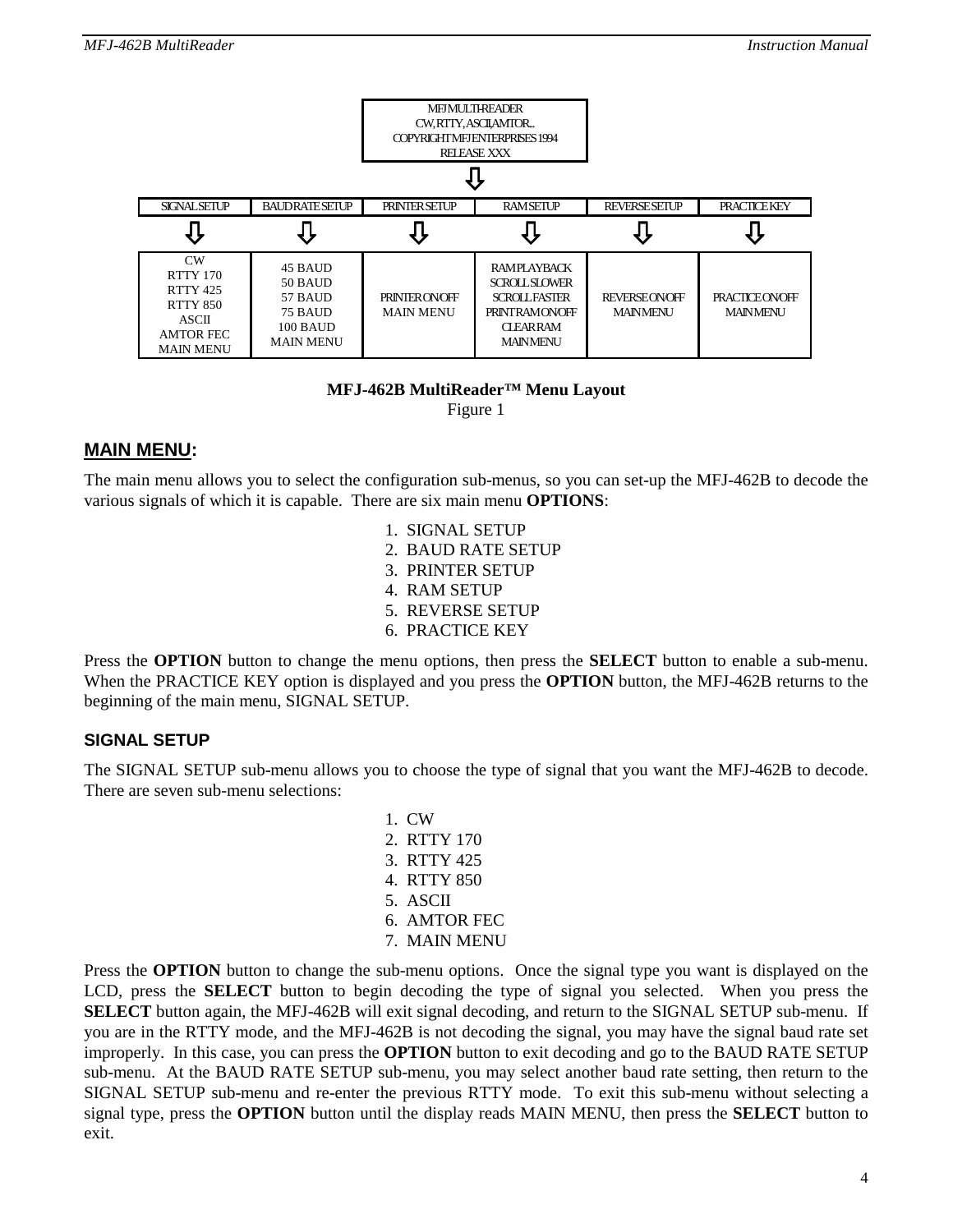## **BAUD RATE SETUP**

The BAUD RATE SETUP sub-menu allows you to choose the baud rate of the signal that you want the MFJ-462B to decode. *This only applies to RTTY signals*. The selections in this sub-menu do not affect the CW, ASCII, or AMTOR FEC modes. There are six selections under the BAUD RATE SETUP sub-menu:

> 1. 45 BAUD 2. 50 BAUD 3. 57 BAUD 4. 75 BAUD 5. 100 BAUD 6. MAIN MENU

Press the **OPTION** button to change the sub-menu options, and press the **SELECT** button to select the baud rate of the signal that you want to decode. The baud rate will be updated and the unit will return to the main menu. To exit this sub-menu without changing the baud rate, press the **OPTION** button until the display reads MAIN MENU, then press the **SELECT** button to exit.

## **PRINTER SETUP**

This sub-menu allows you to enable or disable printing of received text to the EPSON or compatible printer attached to your MFJ-462B. There are two sub-menu selections:

## 1. PRINTER ON/OFF

#### 2. MAIN MENU

Press the **OPTION** button to change the sub-menu options, and press the **SELECT** button to change the printer enable. If you press **SELECT** in the PRINTER ON/OFF option, the MFJ-462B will toggle the printer enable. It will display the current state for approximately one second then switch to the main menu. If the printer enable is set to ON, then each received character is sent to the printer as soon as it is displayed. The printer will store the characters in a buffer until it has received eighty characters, then the printer will print the buffered characters. The printer will always store and print character in this manner. If the printer has an odd amount of character such as 100, then the printer must be taken OFF LINE for the printer to print the remaining buffered characters. The printer can be taken OFF LINE by pressing its ON LINE button. For further instruction on your printer, please refer to your printer manual. To exit this sub-menu without changing the printer enable, press the **OPTION** button until the display reads MAIN MENU, then press the **SELECT** button to exit.

## **RAM SETUP**

This sub-menu allows you to view received data that was saved to the RAM buffer. There are six sub-menu selections under the RAM SETUP sub-menu:

- 1. RAM PLAYBACK 2. SCROLL SLOWER 3. SCROLL FASTER 4. PRINT RAM ON/OFF 5. CLEAR RAM
- 6. MAIN MENU

Press the **SELECT** button while the RAM SETUP prompt is displayed on the LCD to display the first RAM SETUP sub-menu, RAM PLAYBACK. Pressing the **SELECT** button now prompts the MFJ-462B to begin displaying all data received since being turned ON. The stored data will start scrolling from the beginning of the buffer to the last received character. The last received character is followed by an "x" to denote the end of the buffer. The RAM buffer has a storage capacity of only 8000 characters. If more than 8000 characters have been received, only the last 8000 characters will be available for display. The display scroll rate may be modified by pressing the **SELECT** button while in the SCROLL SLOWER or SCROLL FASTER selections. To stop scrolling the view screen, press either the **OPTION** button or the **SELECT** button. Do the same to start the view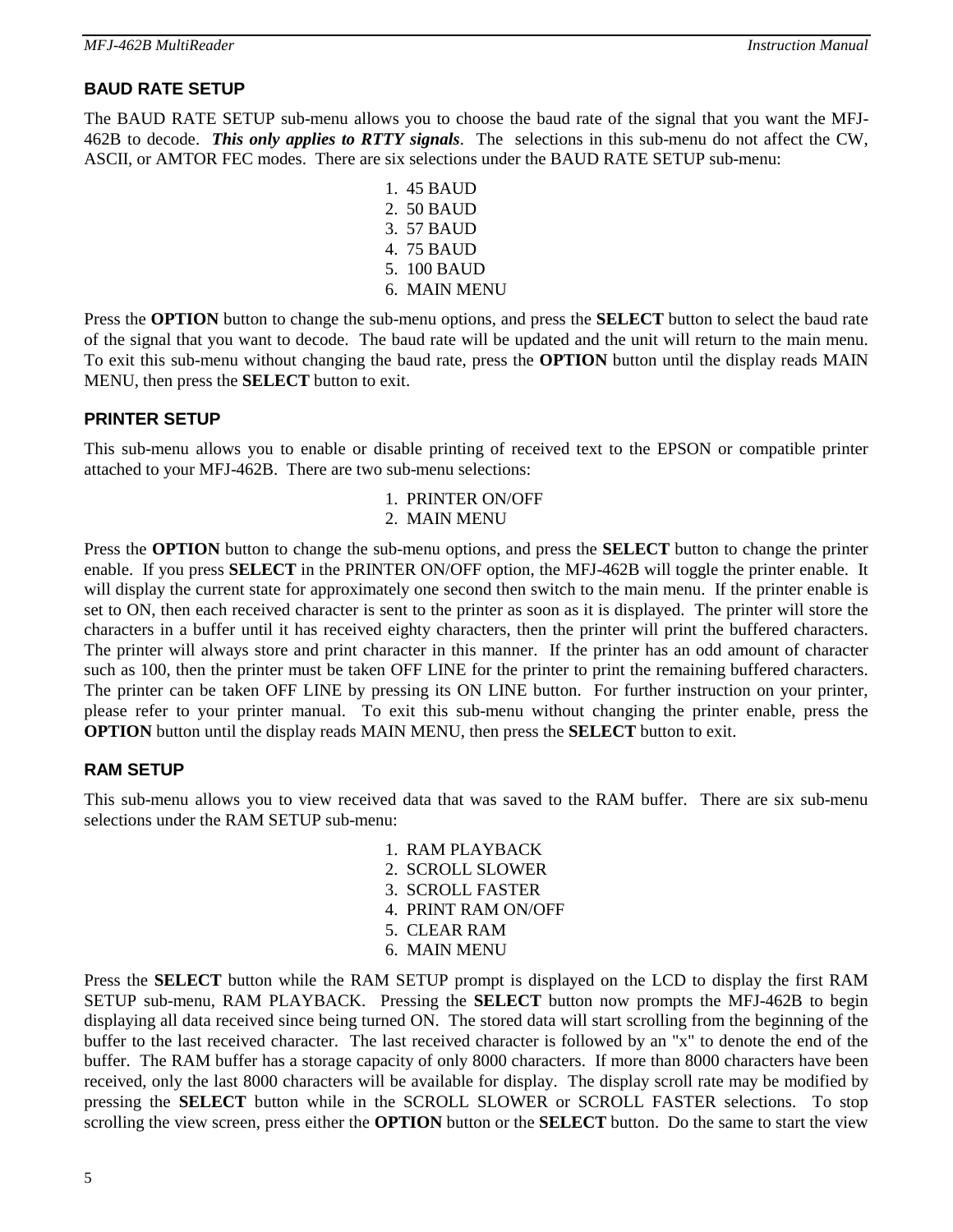screen scrolling again. To exit before reaching the end of the buffer, press both the **OPTION** button and the **SELECT** button at the same time.

Pressing **SELECT** while in PRINT RAM ON/OFF sub-menu enables printing of the RAM buffer to an EPSON or compatible printer. The printer must be attached to the DB-25 female connector labeled **PRINTER PORT** on the rear of the MFJ-462B. This feature is only for printing the RAM buffer characters being displayed during RAM PLAYBACK. The PRINT RAM ON/OFF feature is not for "real-time" printing of characters received offthe-air. Pressing the **SELECT** button while in the CLEAR RAM sub-menu erases all characters currently in the RAM buffer. In order to exit this sub-menu without changing the RAM options, press the **OPTION** button until the display reads MAIN MENU, then press the **SELECT** button to exit.

## **REVERSE SETUP**

This sub-menu allows you to enable or disable the REVERSE mode for RTTY, ASCII, AMTOR FEC. There are two sub-menu selections under the REVERSE SETUP sub-menu:

> 1. REVERSE ON/OFF 2. MAIN MENU

Press the **OPTION** button to change the sub-menu options, then press the **SELECT** button to change modes. If you press **SELECT** in the REVERSE ON/OFF option, the MFJ-462B will toggle the reverse mode. It will display the current state for approximately one second then switch to the main menu. If the reverse mode is set to ON, then the MFJ-462B will invert each bit received. To exit this sub-menu without changing the reverse mode, press the **OPTION** button until the display reads MAIN MENU, then press the **SELECT** button to exit.

## **PRACTICE KEY**

This sub-menu allows you to enable or disable the practice mode for the CW hand key. There are two sub-menu selections under the PRACTICE KEY sub-menu:

- 1. PRACTICE ON/OFF
- 2. MAIN MENU

Press the **OPTION** button to change the sub-menu options, then press the **SELECT** button to enable the practice session. If you press **SELECT** in the PRACTICE ON/OFF option, the MFJ-462B will enter the hand key practice mode. All keying performed through the **HAND KEY** jack will be decoded and displayed on the LCD. In addition, the decoded data will be sent to the printer port, as well as recorded in the RAM for future review. To listen to the code, place the **SPEAKER SELECT** switch beside the **HAND KEY** jack IN to the **HAND KEY** position. For normal operation, this switch should be in the **RADIO** (OUT) position. To exit the practice mode, press either the **SELECT** or the **OPTION** button. To exit this sub-menu without entering the practice mode, press the **OPTION** button until the display reads MAIN MENU, then press the **SELECT** button to exit.

## **PROPER RADIO TUNING:**

Proper tuning of your radio is critical to achieve optimum performance in any mode from your MFJ-462B. Also, knowing what type of signal you are tuning in is very important. You do not want to try tuning in an AMTOR FEC signal with the MFJ-462B setup in the RTTY 170 mode ... this just will not work properly. An AMTOR FEC signal sounds just like an RTTY 170 signal when listening to them both on the radio.

In this section we will explain the procedure for proper radio tuning for the different type signals that apply to the MFJ-462B. However, it is still left up to the end user to ensure that the MFJ-462B is setup for the same type of signal that is being tuned in on the radio. So, if we are ready to go, then let's get started.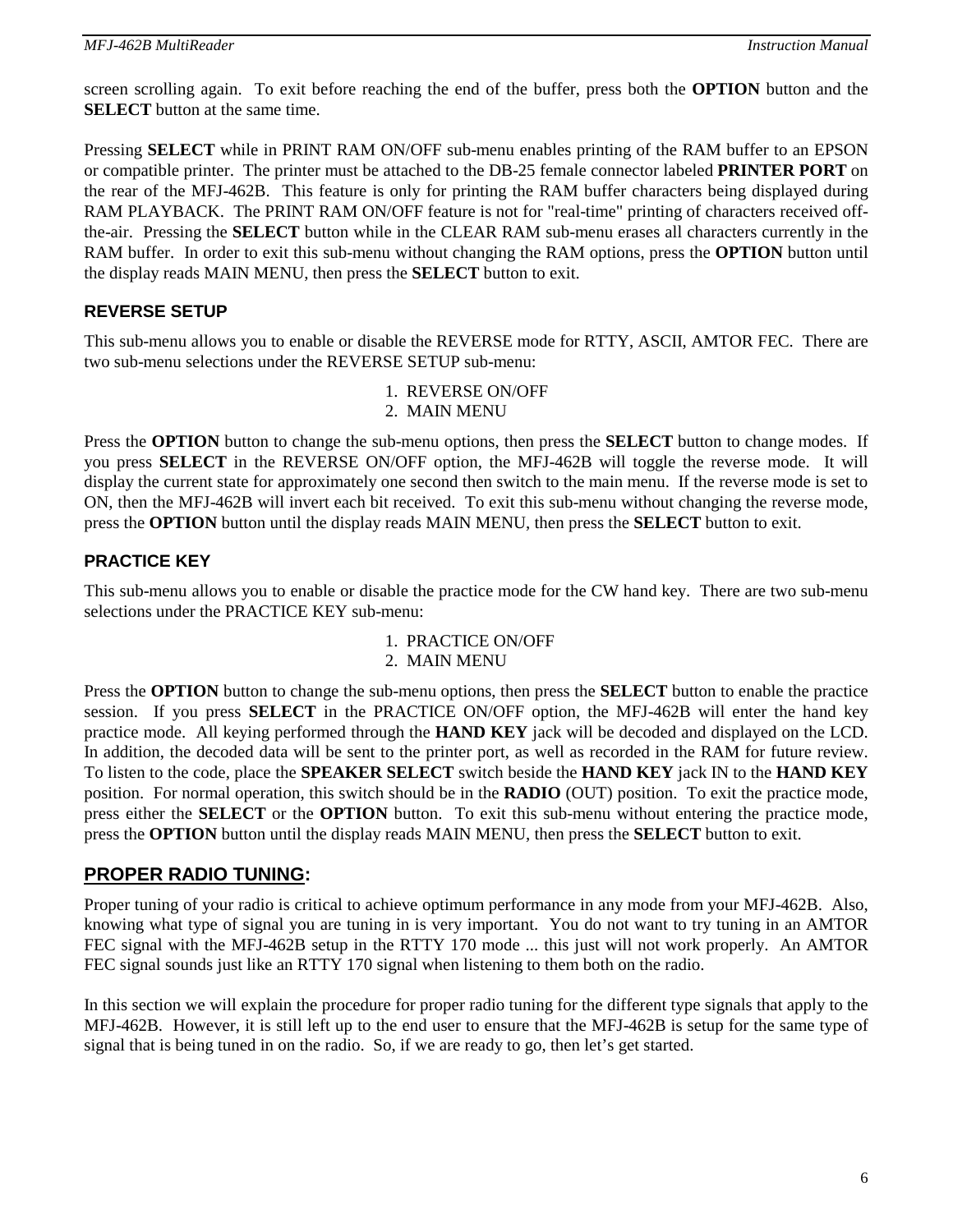## **TUNING IN A CW SIGNAL**

First of all, scan the bands for a strong, clean signal. Remember, the signal must be the same type as what the MFJ-462B is setup for, in this case CW. If not, then the MFJ-462B will not decode the signal properly.

There are a couple of different methods to tune in a CW signal on the radio, which are compatible with the MFJ-462B. The first method is to use a **NARROW CW** filter in your radio, if your radio has such a filter. The **filter passband** must be at **700 Hz**, which is the center frequency of the CW demodulator in the MFJ-462B. The second method is to use the **L**ower **S**ide **B**and mode, or **LSB** on the radio. When using the LSB mode on the radio, always start on the "higher side" of the desired signal, then tune the radio so the "pitch" of the signal goes down in frequency.

## **Using a Narrow CW Filter**

For maximum performance while in the CW mode, the DATA/CW switch on the front panel must be IN, to the CW position. Please follow the steps below for tuning in a CW signal, if your radio has a NARROW CW filter:

- 1. Set the MFJ-462B to the CW operating mode by using the **OPTION** and **SELECT** buttons.
- 2. Set the **DATA/CW** switch on the front panel to the CW position (the IN position).
- 3. Set the **THRESHOLD** control on the front panel fully clockwise. This sets up the demodulator for maximum bandwidth.
- 4. Set the **SPEAKER SELECT** switch on the back panel to the OUT position. This allows the internal speaker of the MFJ-462B to be used to monitor the incoming CW audio signal.
- 5. Vary the VFO frequency dial on the radio until both the **LOCK** and **DATA** leds are flashing with the incoming CW signal. The LOCK and DATA leds should be bright and flashing together. If either led is dimly lit, but is still flashing with the other, then slightly vary the VFO dial until the dim led becomes brighter, but still flashes together with the other. Once the leds are flashing together with the incoming signal, vary the VFO dial slightly while watching the MFJ-462B display until good CW copy is obtained.
- 6. Now with the MFJ-462B decoding the incoming CW signal, turn the **THRESHOLD** control counterclockwise until the LOCK led "loses" the signal.
- 7. Fine tune the VFO dial on your radio until the LOCK led once again follows the incoming CW signal.
- 8. Repeat steps 6 and 7 until you have adjusted the **THRESHOLD** control to the absolute minimum setting possible for good CW copy. With the bandwidth now set to the absolute minimum possible, the MFJ-462B will demodulate clean CW signals because the input circuit rejects noise that would otherwise interfere with the decoding of the incoming signal.

## **Using the LSB Mode**

Please follow the steps below for tuning in a CW signal, if you use the LSB mode in your radio:

- 1. Set the MFJ-462B to the CW operating mode by using the **OPTION** and **SELECT** buttons.
- 2. Set the **DATA/CW** switch on the front panel to the CW position (IN position).
- 3. Set the **THRESHOLD** control on the front panel fully clockwise. This sets up the demodulator for maximum bandwidth.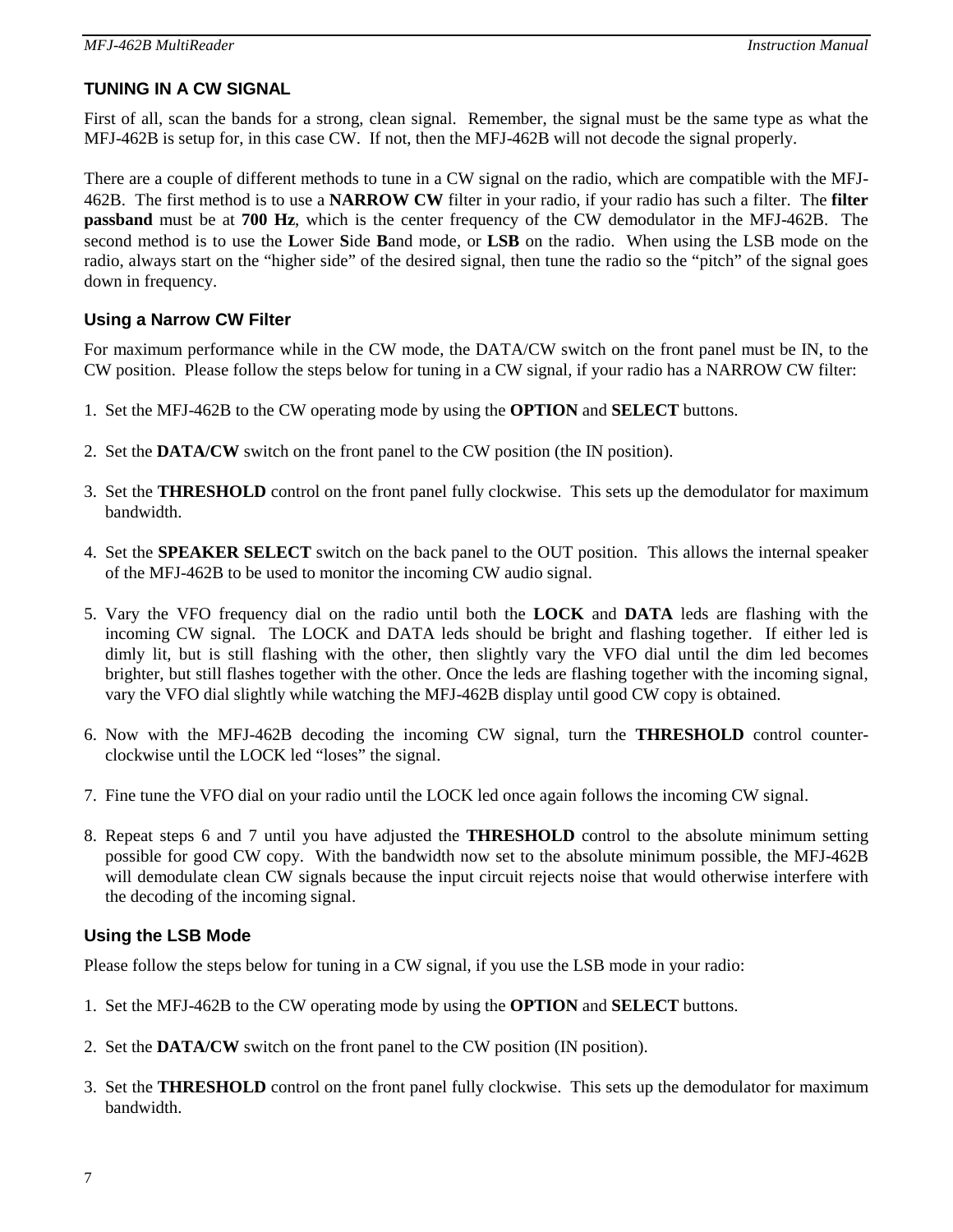- 4. Set the **SPEAKER SELECT** switch on the back panel to the OUT position. This allows the internal speaker of the MFJ-462B to be used to monitor the incoming CW audio signal.
- 5. Starting on the higher side of the CW signal, vary the VFO frequency dial on the radio lower in frequency until both the **LOCK** and **DATA** leds are flashing with the incoming CW signal. The LOCK and DATA leds should be bright and flashing together. If either led is dimly lit, but is still flashing with the other, then slightly vary the VFO dial until the dim led becomes brighter, but still flashes together with the other. Once the leds are flashing together with the incoming signal, vary the VFO dial slightly while watching the MFJ-462B display until good CW copy is obtained.
- 6. Now with the MFJ-462B decoding the incoming CW signal, turn the THRESHOLD control counter-clockwise until the LOCK led "loses" the signal.
- 7. Fine tune the VFO dial on your radio until the LOCK led once again follows the incoming CW signal.
- 8. Repeat steps 6 and 7 until you have adjusted the THRESHOLD control to the absolute minimum setting possible for good CW copy. With the bandwidth now set to the absolute minimum possible, the MFJ-462B will demodulate clean CW signals because the input circuit rejects noise that would otherwise interfere with the decoding of the incoming signal.

This completes this section on Tuning in a CW Signal. Just keep in mind that there are a couple of things that you must do to allow sucessful decoding of CW signals:

- 1. Make sure that the MFJ-462B is setup in the CW mode.
- 2. Be sure to use the THRESHOLD control to help reject any noise that would interfere with decoding the incoming signal.

## **TUNING IN RTTY/ASCII/AMTOR FEC SIGNALS**

First of all, set the **DATA/CW** switch on the front panel OUT, to the **DATA** position. The MFJ-462B is calibrated for optimum RTTY performance with a MARK tone of 2125 Hz and a SPACE tone of either 2295, 2550, 2975 Hz for shifts of 170, 425, and 850 Hz, respectively. Optimum ASCII/AMTOR FEC performance occurs with a MARK tone of 2125 Hz and a SPACE tone of 2295 Hz for a 170 Hz shift. Vary the frequency dial on your radio until the **LOCK** LED is lit constantly. While keeping the **LOCK** LED lit, vary the frequency until the **DATA** LED blinks with the audio tone shifts of the received signal. If the data is garbled, try changing baud rates or REVERSE mode, or even the SIGNAL SETUP operating mode. This is because RTTY and AMTOR FEC signals sound alike, and you may be trying to decode RTTY, with the MFJ-462B set to the AMTOR FEC mode, or vice versa.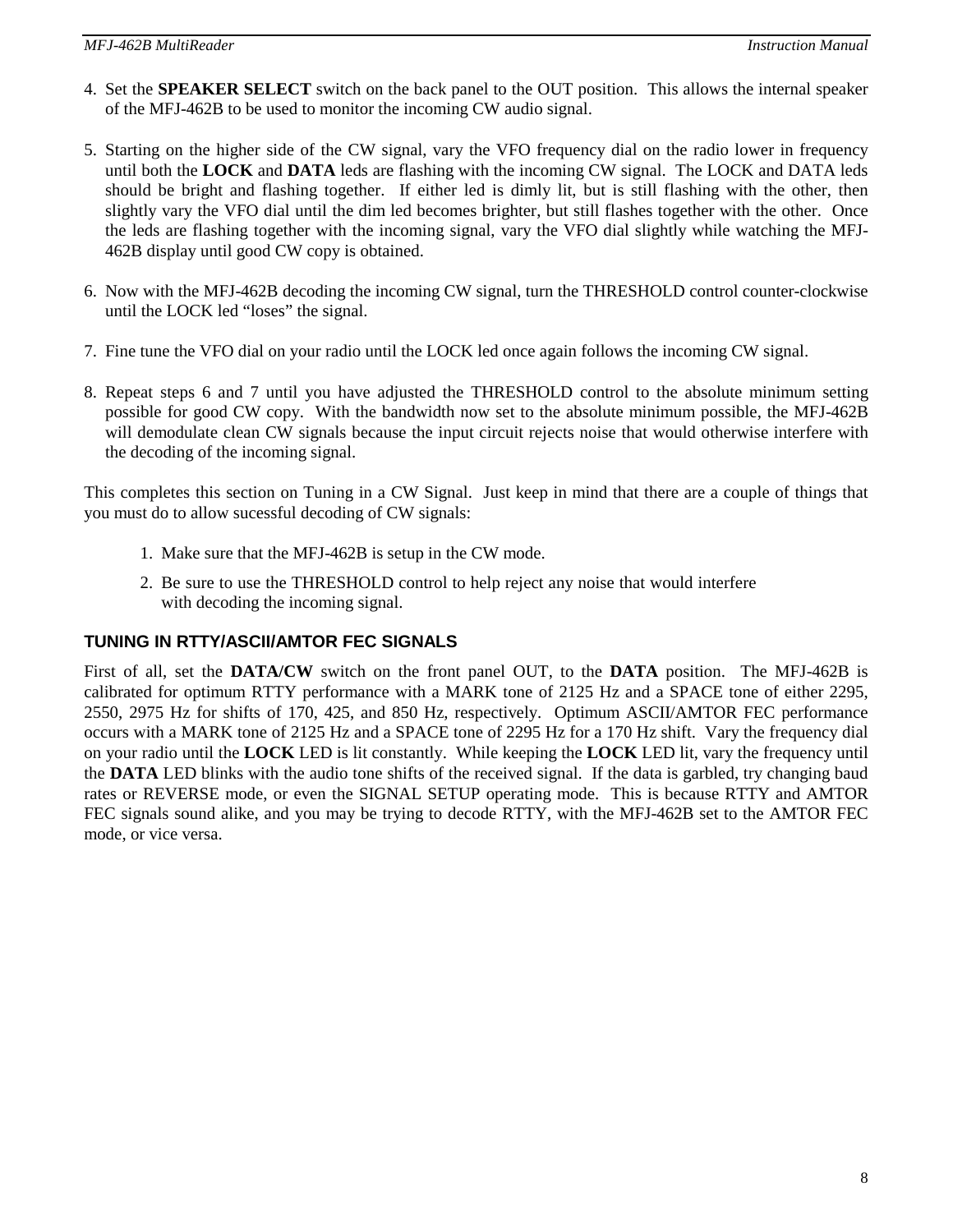# **CW ABBREVIATIONS:**

| 73          | best regards                | <b>MSG</b>  | message                            |
|-------------|-----------------------------|-------------|------------------------------------|
| 88          | love and kisses             | <b>NR</b>   | number                             |
| ABT         | about                       | <b>NW</b>   | now                                |
| <b>AGN</b>  | again                       | OM          | old man                            |
| <b>ANT</b>  | antenna                     | <b>OP</b>   | operator                           |
| BK          | break                       | R           | are, received, roger               |
| <b>CPY</b>  | copy                        | <b>RCVR</b> | receiver                           |
| <b>CQ</b>   | general call to any station | <b>RIG</b>  | equipment                          |
| <b>CUL</b>  | see you later               | <b>RST</b>  | readability, strength, tone report |
| <b>CU</b>   | see you                     | <b>SIGS</b> | signal                             |
| DE          | from                        | <b>STN</b>  | station                            |
| DX          | distance, rare station      | <b>TEMP</b> | temperature                        |
| ES          | and                         | <b>TKS</b>  | thanks                             |
| <b>FB</b>   | fine business               | <b>TNX</b>  | thanks                             |
| <b>FER</b>  | for                         | <b>UR</b>   | you are                            |
| <b>FREQ</b> | frequency                   | U           | you                                |
| GA          | good afternoon, go ahead    | WL          | well                               |
| GE          | good evening                | WT          | watt                               |
| <b>GM</b>   | good morning                | <b>WX</b>   | weather                            |
| <b>HR</b>   | here                        | <b>XCVR</b> | transceiver                        |
| <b>HW</b>   | how                         | <b>XMTR</b> | transmitter                        |
| K           | go ahead                    | <b>XYL</b>  | wife                               |

## **TECHNICAL ASSISTANCE:**

If you have any problem with this unit first check the appropriate section of this manual. If the manual does not reference your problem or your problem is not solved by reading the manual, you may call *MFJ Technical Service* at **601-323-0549** or the *MFJ Factory* at **601-323-5869**. You will be best helped if you have your unit, manual and all information on your station handy so you can answer any questions the technicians may ask.

You can also send questions by mail to MFJ Enterprises, Inc., 300 Industrial Park Road, Starkville, MS 39759; by Facsimile (FAX) to 601-323-6551; or by email to techinfo@mfjenterprises.com. Send a complete description of your problem, an explanation of exactly how you are using your unit, and a complete description of your station.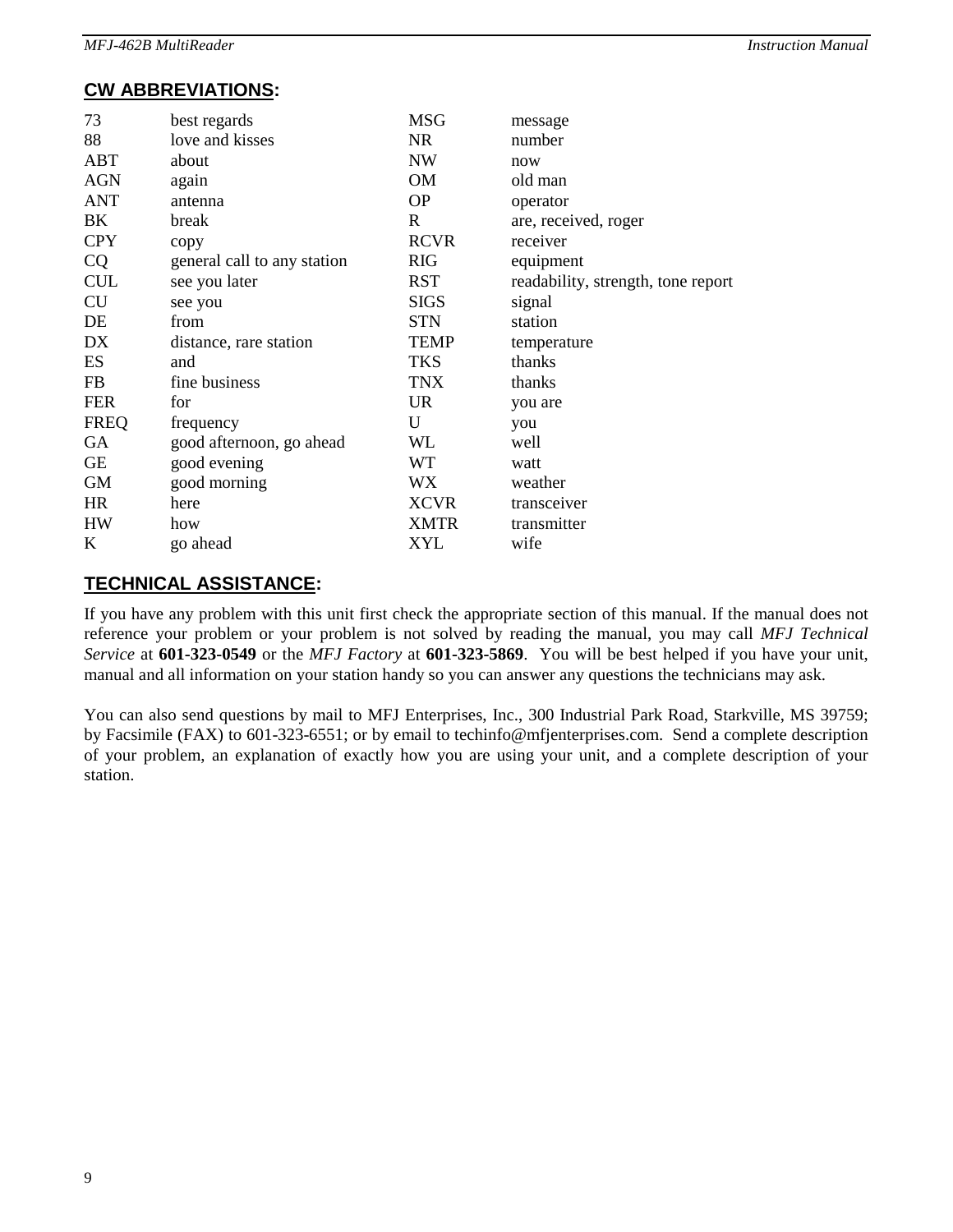# **MFJ-462B SCHEMATIC DIAGRAM:**